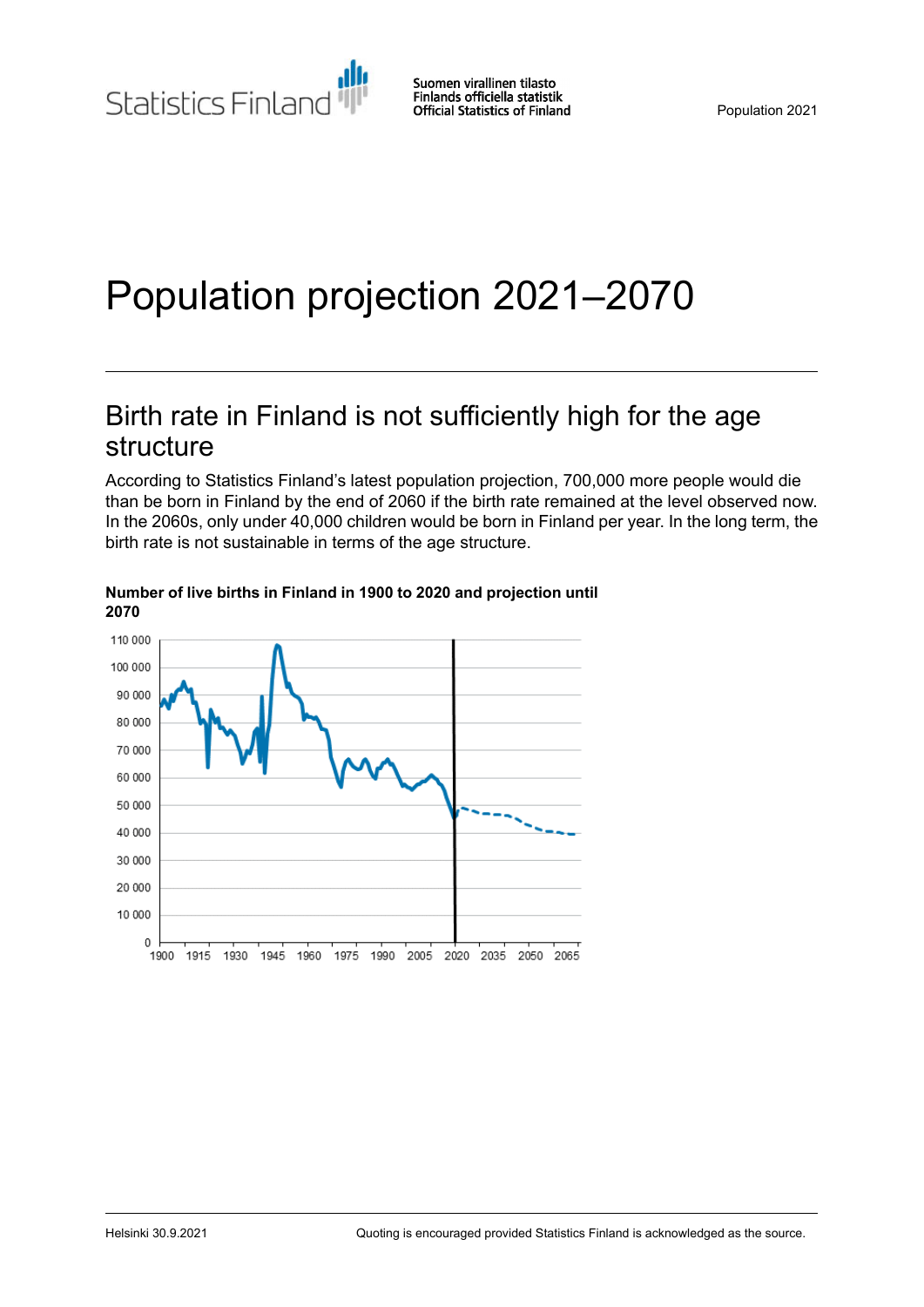## Low birth rates have far-reaching effects

The current year isthe fourth consecutive year when fewer than 50,000 children are born in Finland. These age groups will give birth 30 years from now. If the birth rate remains low for a long time, its reverberations will extend far into the future. At first, the effect is visible in the number of children born, but in the longer term also in the number of women of childbearing age.

In 2020, the number of births was higher than that of deaths in 53 municipalities. At the observed birth rate, there would be 39 corresponding municipalities in 2030 and only 15 in 2040.

According to the projection, the number of persons aged under 15 would be nearly 200,000 lower at the end of 2060 than at present. A protracted low birth rate would be visible in the size of the working-age population from the 2040s onwards and would also be reflected in the demographic dependency ratio.



**Demographic dependency ratio\* in 1900 to 2020 and projection until 2070**

## Population is projected to start declining in 2034

The year 2021 will be the sixth year in a row when deaths exceed births in Finland. According to the projection, net immigration will sustain population growth until 2034, when Finland's population will be 5.6 million. After this, the population will turn to a decline and according to the projection, Finland's population will already be lower in the 2050s than at present.

In 2020, the population grew in four regions and in Åland. According to the projection, the population would grow only in the regions of Uusimaa and Pirkanmaa and in Åland in 2040.

### Comparison with previous projections

The 2021 population projection projects the population for 2060 to 5.45 million persons. The population projected for 2060 by Statistics Finland's population projections made between 2007 and 2021 has varied between 5.3 and 6.2 million. This range reflects the uncertainty associated with population projections over the long term. The biggest difference between the projections made in different years is related to the birth rate assumption.

<sup>\*)</sup> The number of those aged 15 or under and 65 or over per 100 working age persons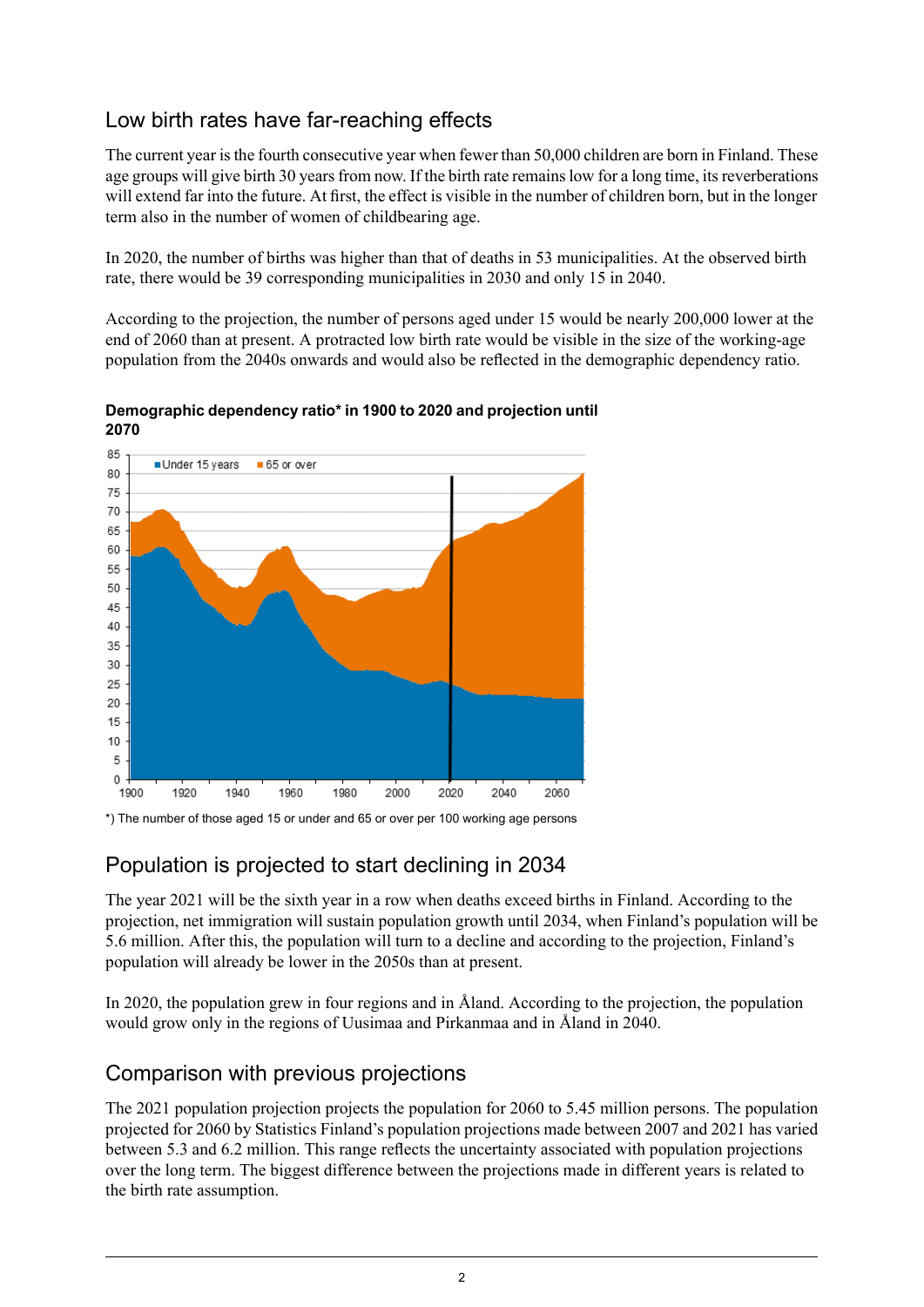

**Population in 2000 to 2020 and projected population in projections made in 2007 to 2021**

In the 2021 projection, the number of persons aged under 15 would be 712,000 in 2050, which is 152,000 lower than in the 2015 projection and 56,000 higher than in the 2019 projection.

### The worst of the decline in the working-age population is over so far

The number of the population of working age (aged 15 to 64) was highest in Finland in 2009, when their number was 3.55 million in our country. Between 2010 and 2020, the number of working-age people has fallen by 136,000 in Finland. Over the next two decades, it is projected that the working-age population will decrease at a slower pace, i.e. by 76,000 persons by 2040.

Due to the low birth rate, the decline in the working-age population would accelerate in the 2040s. During 2041 to 2050, the working-age population would decrease by 103,000 persons and between 2051 and 2060 by further 133,000 persons. At the end of 2060, the working-age population would number 3.1 million people, which is good 310,000 fewer than at present.

The proportion of people of working age in the population is currently 62 per cent. According to the projection, the proportion will diminish to 60 per cent by 2040 and to 57 per cent by 2060. According to the 2021 projection, the proportion of the working-age population in total population will be higher until 2060 than in the projections made in 2012 and 2015, because due to the lower birth rate, the population will also turn to a decline.

### Assumptions of the 2021 population projection

Statistics Finland'slatest population projection assumesthat the birth rate would remain constant in future. The imputed number of children that women give birth to during their lifetime, i.e. the total fertility rate is assumed to be 1.45.

The projection assumes that Finland's migration gain from abroad will be 20,000 people during the current year and after that 15,000 people yearly.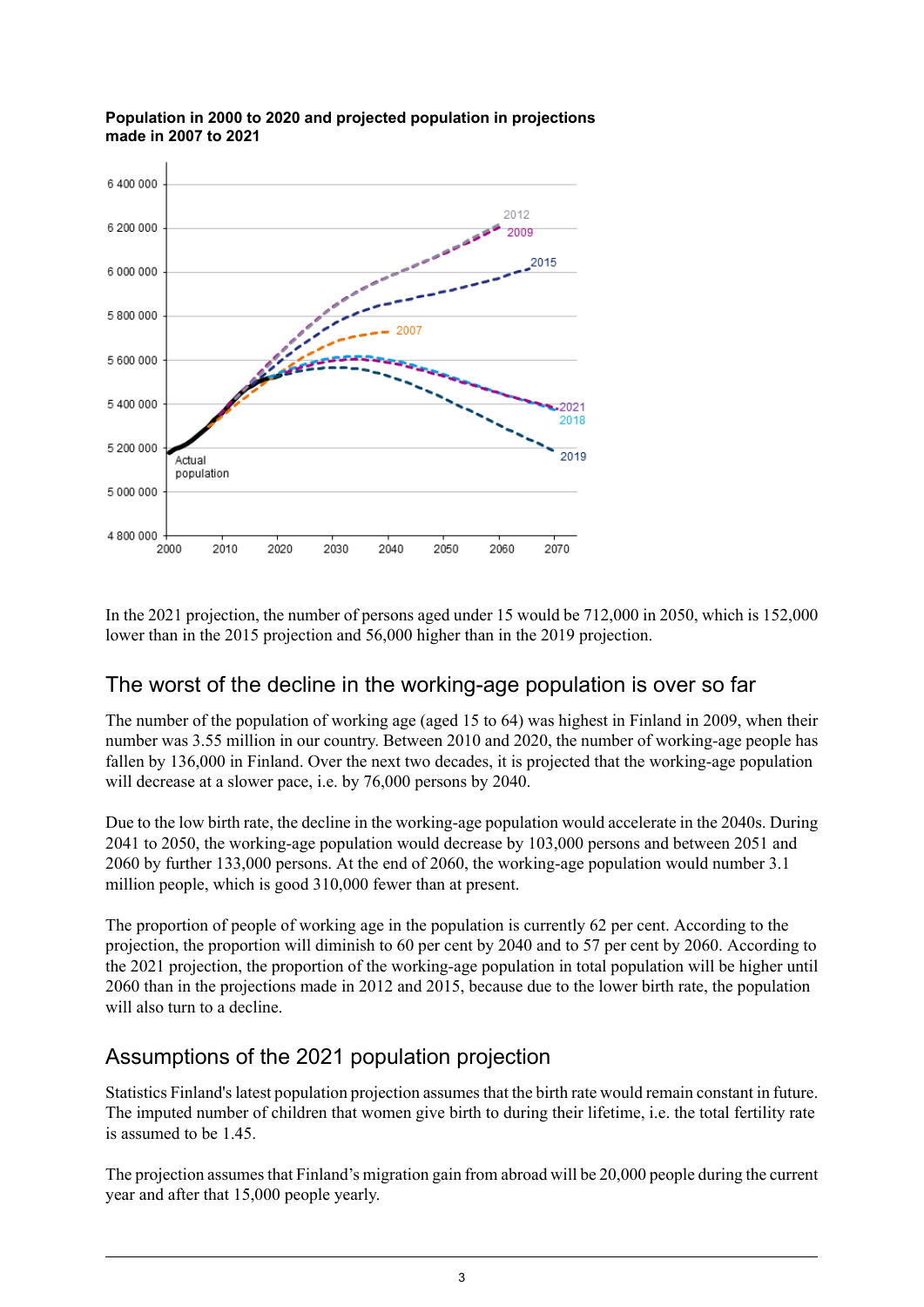The mortality rate is projected to continue declining throughout the projection period. The mortality rate of people aged under 50 is assumed to continue declining similarly to what has been observed when comparing the mortality rates for 1987 to 1991 and 2016 to 2020. The mortality rate of persons aged 50 and over is assumed to fall similarly as observed when comparing the mortality rate during the periods 1997 to 2001 and 2016 to 2020.

Men's life expectancy is projected to lengthen by close on five years and women's by good three years by 2040. More detailed information about the projection method can be found in the quality description.





### The projection is a trend calculation and gives decision-makers a chance to react

Statistics Finland's population projections are demographic trend calculations based on observations on past development in the birth rate, mortality and migration. The projections do not seek to estimate the effect of economic, socio-political regional policy and other such factors on population development.

According to the nature of trend calculations, the projection expects past developments to continue into the future. When preparing the projection, no stand is taken on how the size of the population should develop. When examining population projection figures, it should be borne in mind that the projection only indicates the expected population development if the recent development continues unchanged into the next decades.

The task of a population projection is to provide tools with which decision-makers can assess whether measures need to be taken to try to influence the population development. Decision-makers should assess the advisability of the population development indicated by the projection and, if necessary, take action to prevent the materialisation of the projection if the population development indicated by the projection is not desired.

**The projection has been made for the whole country up to 2070 and regionally up to 2040. The next population projection will be published in autumn 2024.**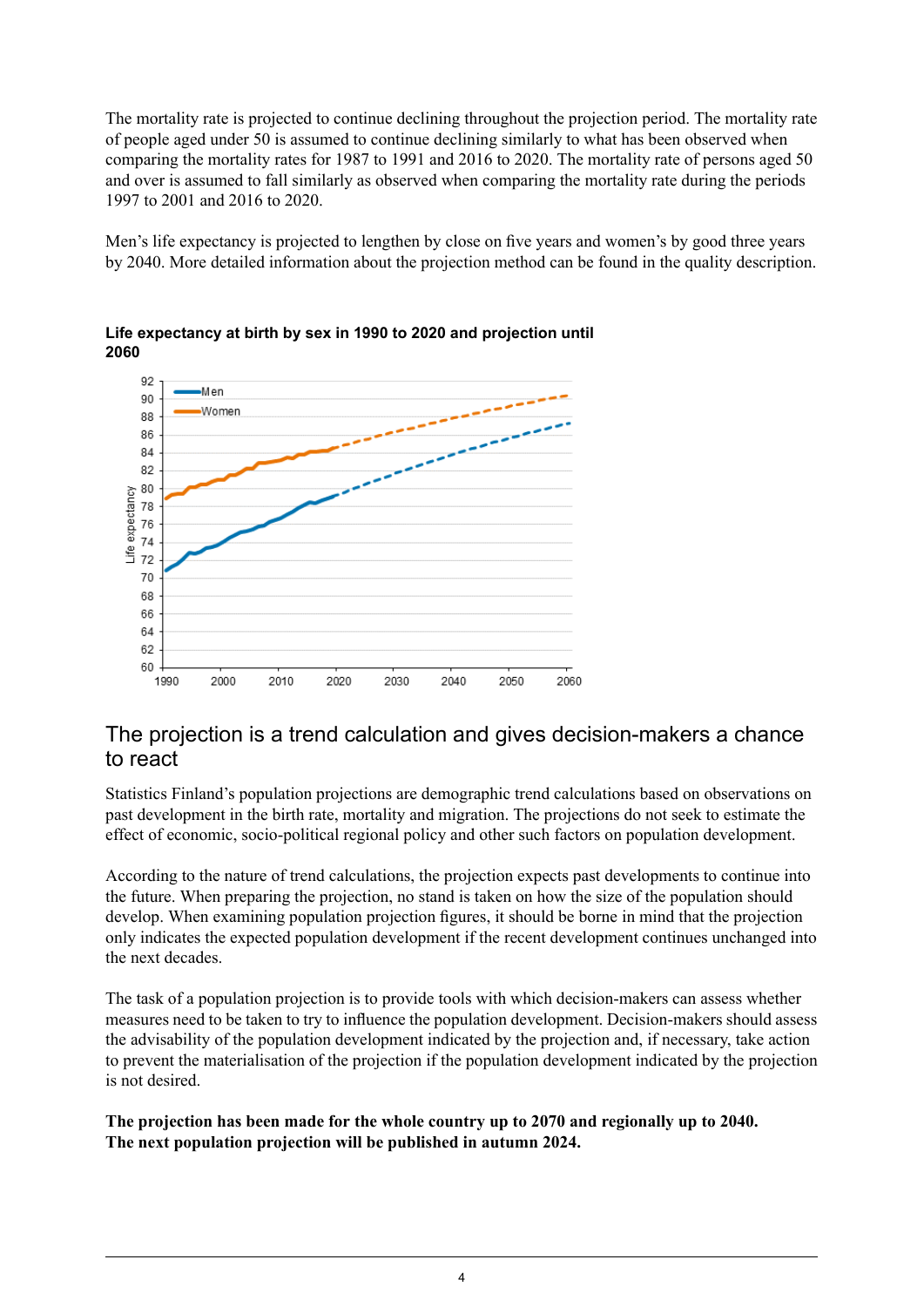## **Contents**

## **Tables**

### **Appendix tables**

| Appendix table 1. Population and demographic dependency ratio at the end of 2030 in population projections compiled |  |
|---------------------------------------------------------------------------------------------------------------------|--|
|                                                                                                                     |  |

## Figures

### **Appendix figures**

| Appendix figure 1. Births, deaths, net immigration and population change in 1990 to 2020 and projection for 2021 |  |
|------------------------------------------------------------------------------------------------------------------|--|
|                                                                                                                  |  |
|                                                                                                                  |  |
|                                                                                                                  |  |
|                                                                                                                  |  |

|--|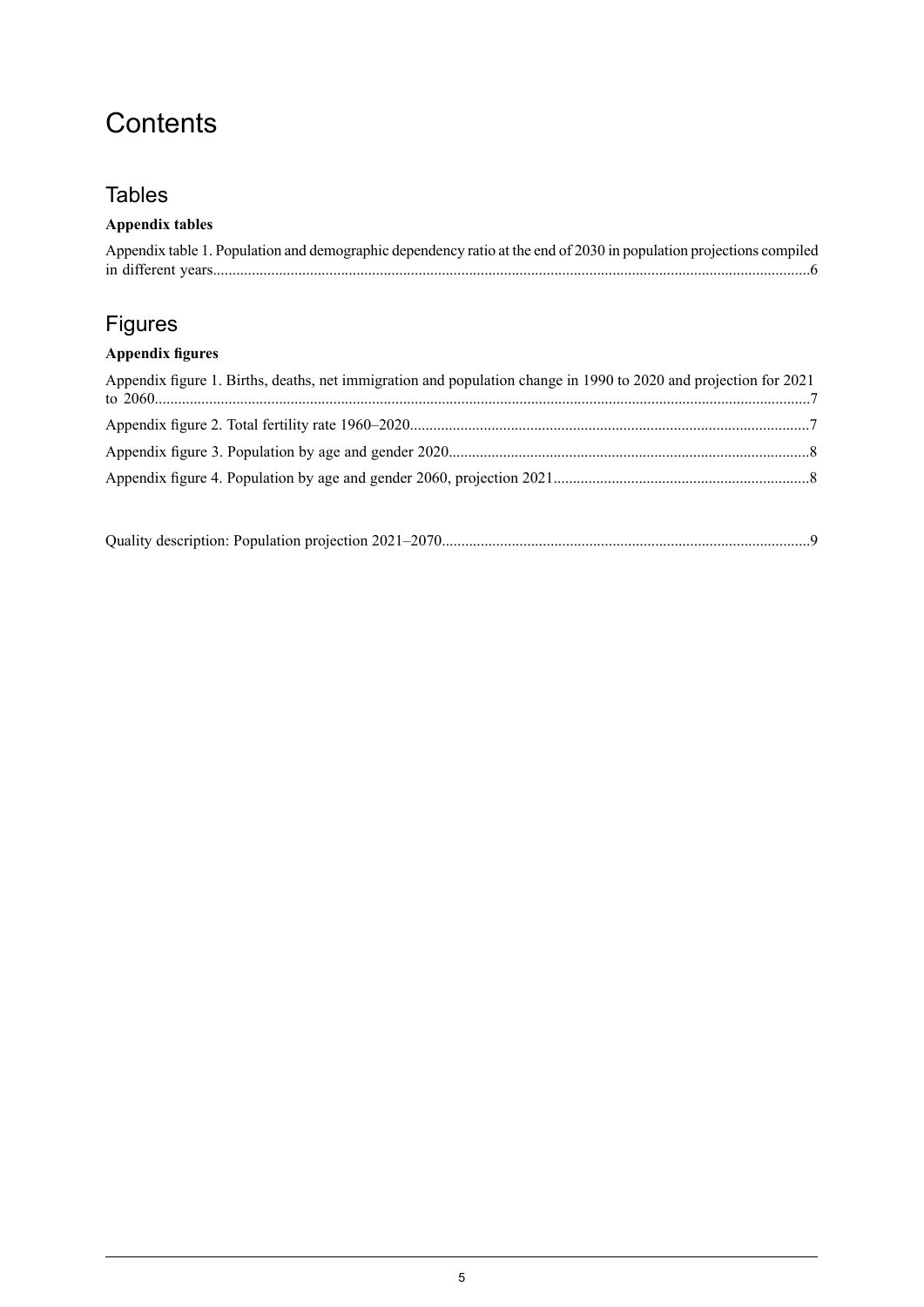## Appendix tables

#### <span id="page-5-0"></span>**Appendix table 1. Population and demographic dependency ratio at the end of 2030 in population projections compiled in different years**

| Population in<br>population<br>projections compiled<br>in different years | Year of compilation |                               |          |         |                     |                                         |         |         |         |
|---------------------------------------------------------------------------|---------------------|-------------------------------|----------|---------|---------------------|-----------------------------------------|---------|---------|---------|
|                                                                           | 1998                | 2001                          | 2004     | 2007    | 2009                | 2012                                    | 2015    | 2019    | 2021    |
| Population at the<br>end of 2030                                          |                     | 5 249 755 5 290 563 5 442 841 |          |         | 5 683 182 5 850 097 | 5 847 678 5 769 032 5 566 685 5 598 821 |         |         |         |
| Dependency ratio                                                          | 70.1                | 70,9                          | 71,8     | 73,3    | 73.0                | 71.2                                    | 69.2    | 64.5    | 65,2    |
| Number of persons<br>aged 65 and over                                     | 1 348 502           | 389 126                       | 1420 395 | 1494360 | 525 155             | 495 624<br>1                            | 1478426 | 1462251 | 1452839 |
| Proportion of<br>persons aged 65 and<br>over (per cent)                   | 25,7                | 26,3                          | 26,1     | 26,3    | 26,1                | 25,6                                    | 25,6    | 26.2    | 25,9    |
| Number of persons<br>aged 85 and over                                     | 152 754             | 169022                        | 178 503  | 220 505 | 242 156             | 226 001                                 | 219 209 | 216 003 | 215 385 |
| Proportion of<br>persons aged 85 and<br>over (per cent)                   | 2,9                 | 3,2                           | 3,3      | 3.9     | 4,1                 | 3,9                                     | 3,8     | 3,9     | 3,8     |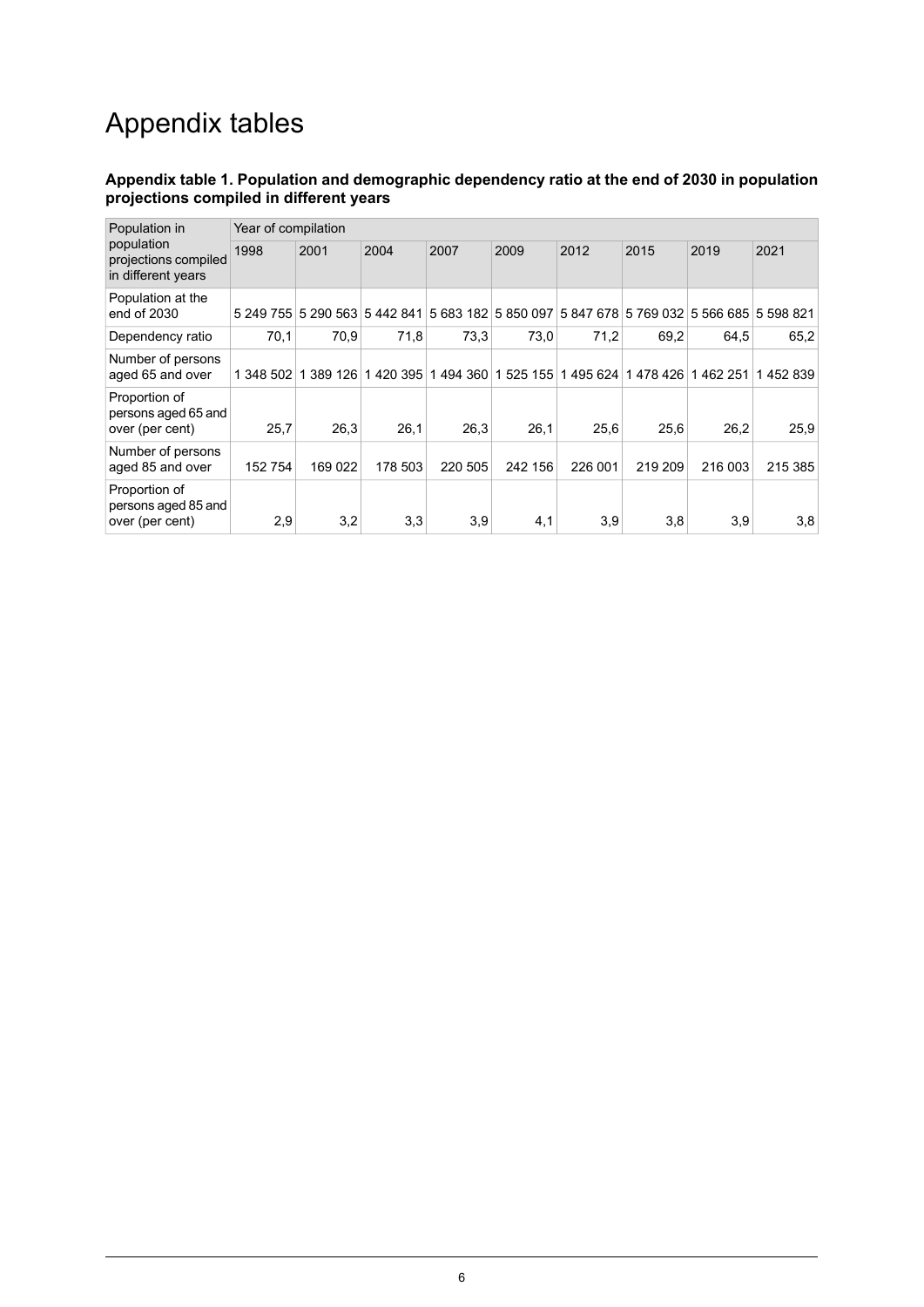## Appendix figures

<span id="page-6-0"></span>**Appendix figure 1. Births, deaths, net immigration and population change in 1990 to 2020 and projection for 2021 to 2060**



#### <span id="page-6-1"></span>**Appendix figure 2. Total fertility rate 1960–2020**

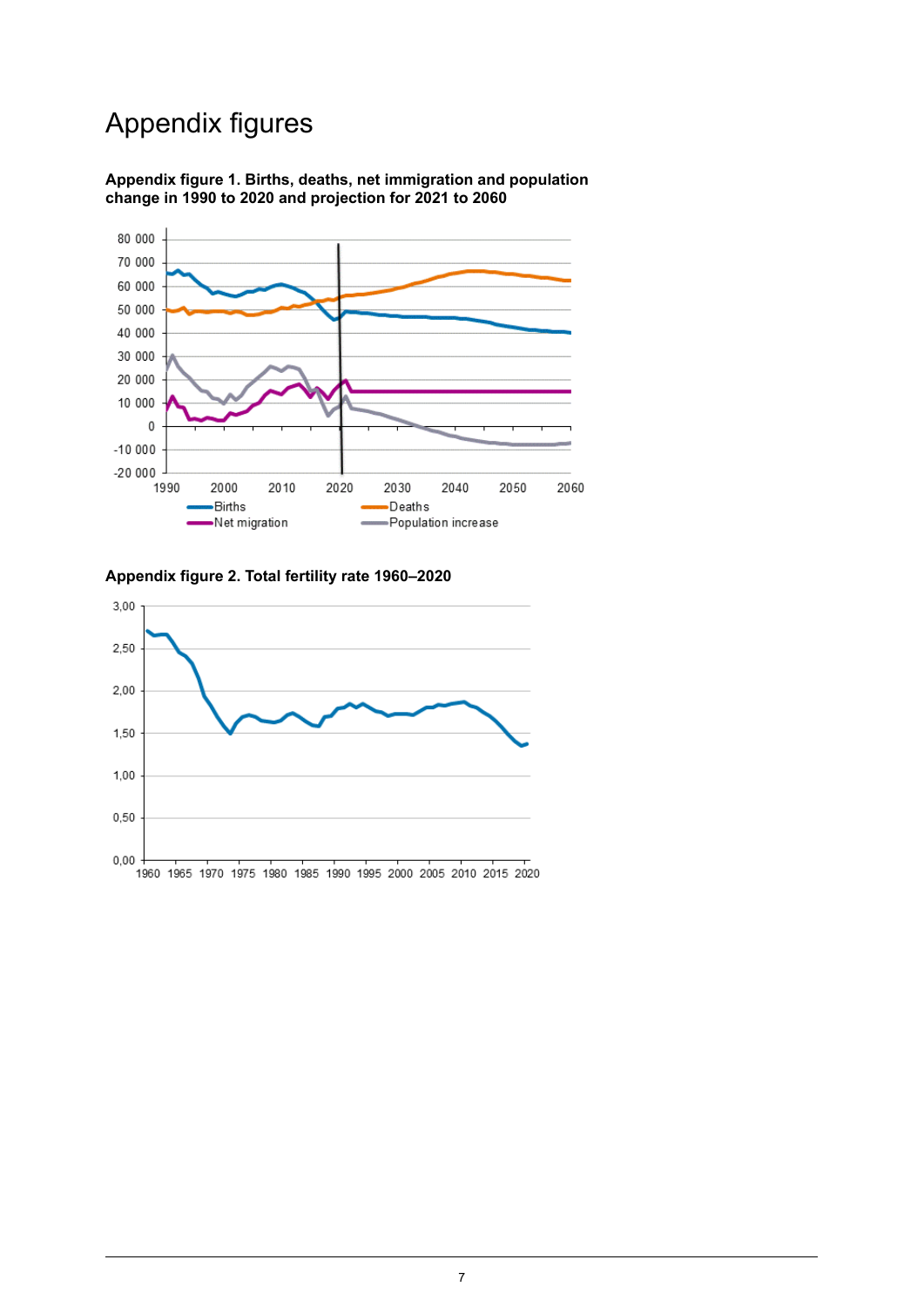

<span id="page-7-0"></span>**Appendix figure 3. Population by age and gender 2020**

<span id="page-7-1"></span>

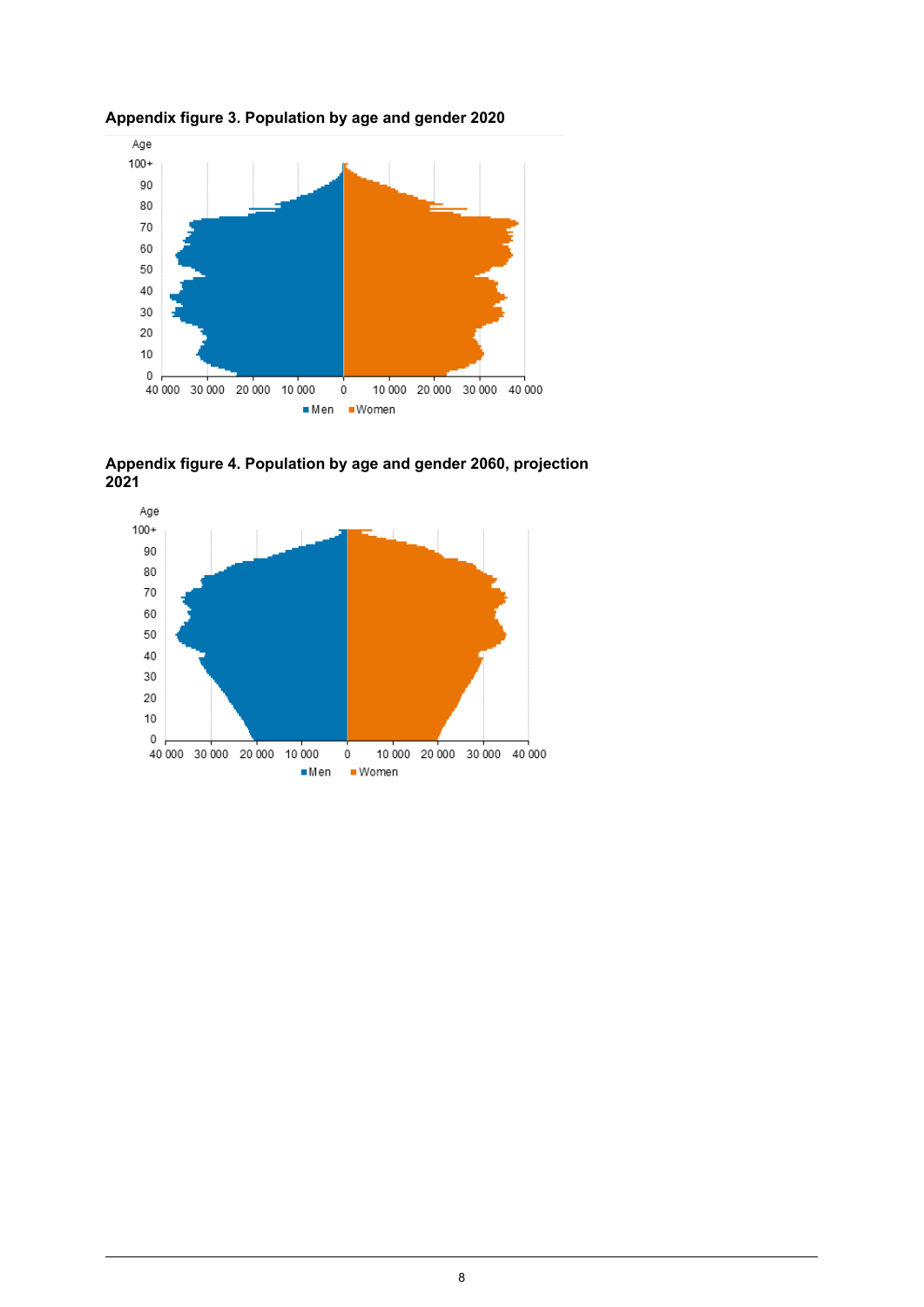## <span id="page-8-0"></span>Quality description: Population projection 2021–2070

## 1. Relevance of statistical information

The basic population for this population projection has been population by municipality at the end of 2020 by 1-year age group according to gender. The projection was calculated by municipality and the figures for regions and the whole country were derived from municipality data by summing. The projection data can also be printed out using any other regional division as long as it is based on municipalities. In addition to data on population numbers, data are also available on the numbers of births, deaths and migrants according to the projection and the coefficients used in calculating the projection.

There are two calculations of the projection:

- A calculation including migration (calculation 1), where account is taken of the effect of the birth rate, mortality, inter-municipal migration and migration on population development.
- The self-sufficiency calculation (calculation 2) expresses what the future population development would be like without migration. The calculation takes only the impact of the birth rate and mortality on population development into account. The assumptions concerning birth rate and mortality are the same as in calculation 1. The numbers of births are, however, different in these calculations, as migrants assume the fertility of the receiving area in the calculation including migration.

The Central Statistical Office of Finland published the first population projection concerning Finland's future population development in 1934. In 1956 the memorandum of the statistical committee set up in 1953 proposed that population projections should be compiled at regular intervals. The first projections related to the population development of the whole country. Preparation of regional projections started in the 1960s.

In 1973 the so-called population projection group established by the Prime Minister's Office published its report "On arrangement of compilation of population projections" ("Väestöennusteiden laadinnan järjestäminen", Valtioneuvoston kanslian julkaisuja 1973:1). In the report population projections were defined as follows: "Population projections are calculations based on the past development of the factors influencing population development, which do not include population development planned by the compiler of the projection or any expressions of intent related to regional policy."

According to the report, population projections "...indicate to decision-makers primarily what the development will lead to if social policy stays unchanged. Decision-makers have to assess the advisability of the development and consider on that basis whether the projections can be used as foundation for decisions on investments and on measurement of activities."

## 2. Methodological description of survey

The population projection method used is a so-called demographic component model in which the future population number and structure are calculated by means of age-specific birth rate, mortality and migration coefficients. The coefficients are calculated on the basis of demographic statistics for the last few years. To decrease random variation of the coefficients they are calculated for several years and in addition, municipalities are grouped into birth rate, mortality and out-migration areas.

#### Birth rate

To calculate the number of births, municipalities are grouped into 136 fertility areas on the basis of the total fertility rate in the years 2016 to 2020. Municipalities with a population of 20,000 form their own fertility areas. Municipalities with a smaller population are combined into fertility areas. Municipalities with small populations have been paired up with municipalities from anywhere in the country which have the same fertility rate. Previously the combinations were made within regions. When forming fertility areas, account has also been taken of age-specific fertility.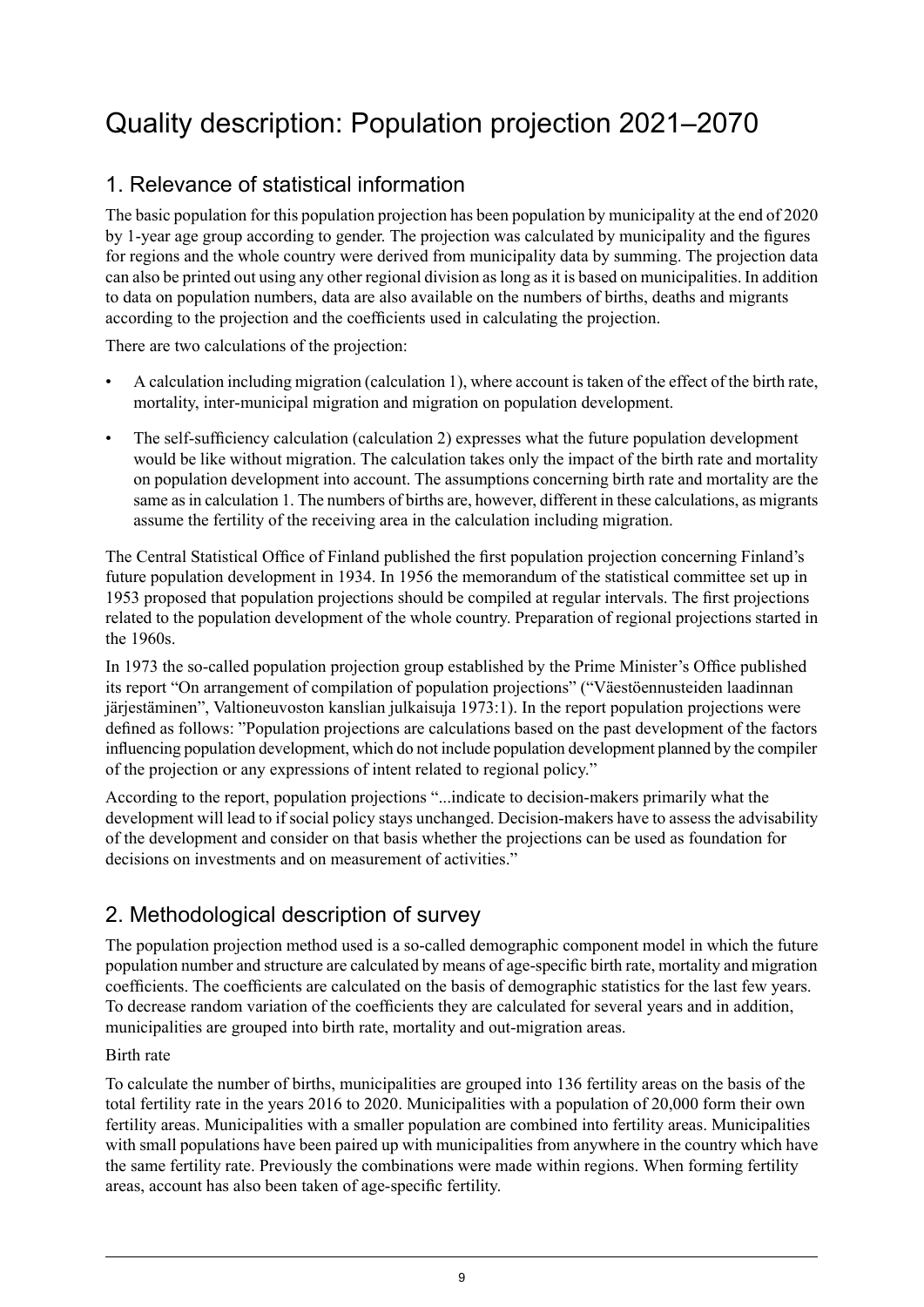Age-specific fertility rates (women aged 14 to 50) have been calculated for the fertility areas for the years 2016 to 2020. Municipalities belonging to the same fertility area have identical fertility coefficients. In the projection the fertility rates have been kept constant throughout the projection period. For the whole country the average total fertility rate, that is, the average number of children born to each individual woman during her lifetime is 1.45.

#### Mortality

In order to calculate the number of deaths, 22 mortality areas have been formed. The six municipalities with the largest populations (at least 190,000 people) form their own mortality areas and smaller municipalities have been combined into mortality areas. Municipalities have been grouped into mortality areas on the basis of age- and gender-standardised mortality for the years 2014 to 2020. Therefore, the mortality area of a municipality is not determined by its geographical location.

To reduce random variation, the mortality coefficients of the whole country are used in all mortality areas for persons aged 0 to 17 and 90 to 104. Area-specific coefficients are used for persons aged 18 to 89. Age-specific mortality rates have been calculated for the years 2016 to 2020.

Coefficients by age and gender group for the annual change in mortality of people aged under 50 were derived by calculating how much mortality changed when comparing 1987 to 1991 with 2016 to 2020. Coefficients by age and gender group for the annual change in mortality of persons aged 50 and over were derived by calculating how much mortality changed when comparing 1997 to 2001 with 2016 to 2020. Mortality was not inflated for any age group, however.

#### Migration

Municipalities are divided into 136 out-migration categories according to the out-migration propensity of those aged 0 to 6 and 16 to 44 from 2016 to 2020. Municipalities with a population of 25,000 form their own out-migration areas. Municipalities with a smaller population are combined into out-migration areas. Municipalities with small populations have been paired up with municipalities from anywhere in the country which have the same out-migration propensity. Previously the combinations were made within regions. Age group-specific out-migration coefficients by gender for the out-migration areas were calculated on the basis of the years 2016 to 2020.

The whole country is divided into 31 migration major regions. Migration major regions are areas formed around large regional centres (excl. Uusimaa and Åland). A municipality's major migration region is determined by the regional centre or municipalities adjacent to a regional centre to which the municipality has had the most out-migration during 2016 to 2020. More migration areas have been formed into Southern Finland, because the population and migration numbers in the area require smaller area units.

In the population projection, migration between major migration regions is calculated with migration probabilities. First the total number of out-migrants from the major migration region is calculated by summing the number of out-migrants in the municipalities belonging to the major migration region. Then migration probabilities are used to calculate the proportion of the out-migrants who stay within their own major migration region and the proportion of out-migrants who go to other major migration regions. Age group-specific migration probabilities by gender for major migration regions were calculated for persons aged 0-6 and 18-44 on the basis of the years 2016 to 2020. Age group-specific migration probabilities by gender for major migration regions were calculated for persons aged 7-17 and 45 and older on the basis of the years 2011 to 2020.

In-migration proportions have been calculated for municipalities for each age and gender group

- (a) for the migrants who stay in their own major migration region,
- (b) migrants from other major migration regions and
- (c) migrants from abroad into the major migration region.

The proportions were calculated from the sum of the in-migrations in the municipality's major migration area. In-migration proportions of the migrants from the municipality's own major migration region were calculated for the age groups 0-6 and 18-44 on the basis of the years 2016 to 2020 and on the basis of the years 2011 to 2020 for other age groups. In-migration proportions of the migrants from other major migration regions and for the migrants from abroad were calculated on the basis of the years 2011 to 2020.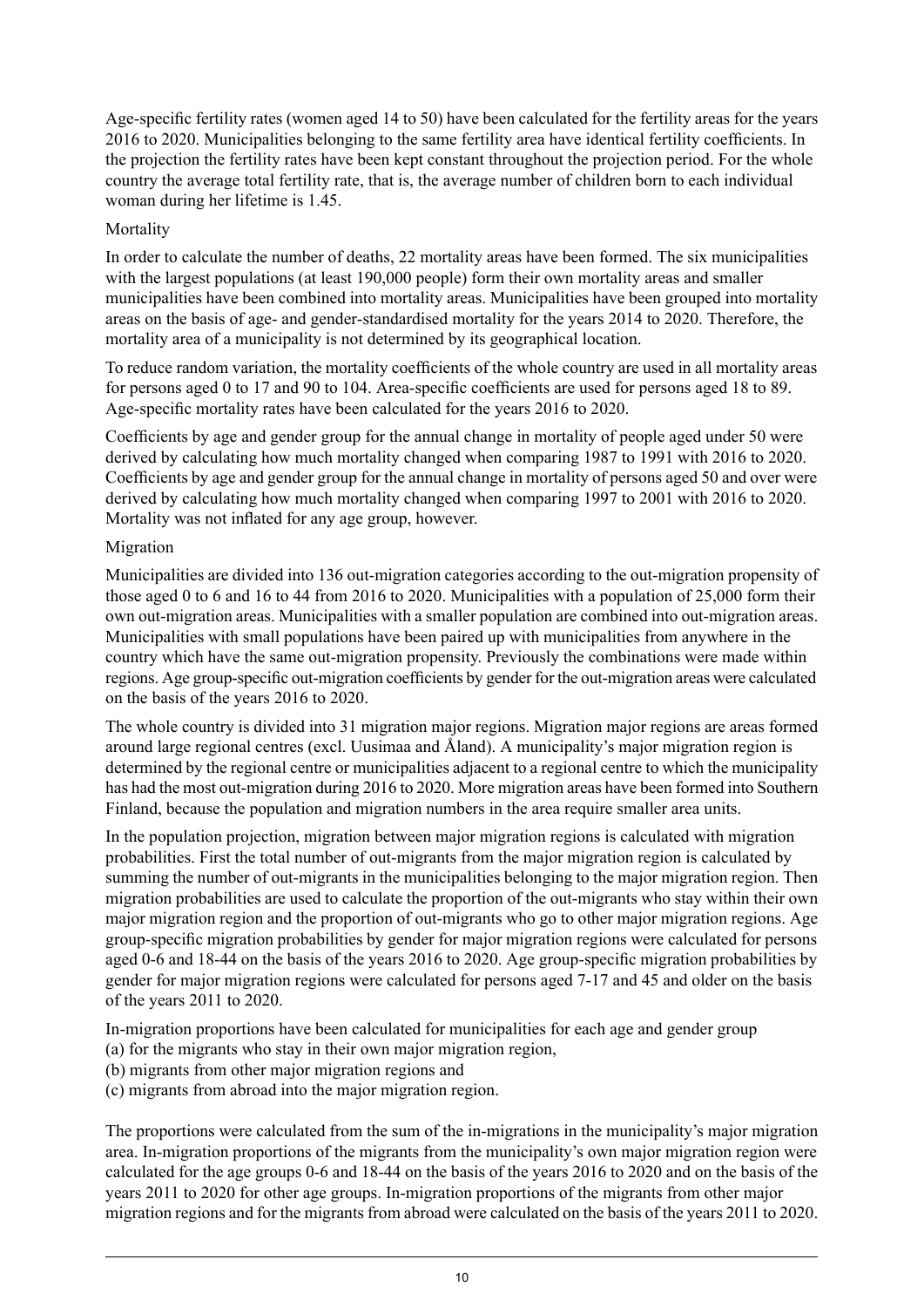All migration coefficients and in-migration proportions have been kept constant throughout the projection period.

In the calculation containing migration, the net immigration for the whole country is assumed to be 20,000 persons on the first projection year and 15,000 persons per year for the rest of the projection period. Net immigration is obtained by adding the assumed net immigration to the emigration for the whole country. The age distribution of immigration was calculated on the basis of immigration during 2011 to 2020. Immigration is divided into the major migration regions on the basis of the immigration proportion coefficient of each region. The immigration proportion of the major migration regions of the immigration of the whole country was calculated by age group and gender on the basis of the years 2011 to 2020. Municipalities' immigration was calculated from the sum of immigration to their own major region by using the in-migration proportion coefficient.

## 3. Correctness and accuracy of data

Municipal projections should be compiled for all municipalities with the same principles. It would be impossible to treat municipalities "individually", and therefore there have always been and will always be cases where e.g. the calculation period of the projection coefficients has somehow been exceptional for a municipality, which causes the projection to differ from the trend development in either direction.

The projection deviations for small municipalities are primarily due to their projection coefficients not corresponding to the actual level of out-migration, in-migration, fertility or mortality. Small municipalities must be combined into larger entities in order to reduce random variation.

In previous population projections the whole country was divided into four mortality areas. The number of mortality areas used now is much higher. The number of mortality areas has been increased so that regional differencesin the level can better be taken into account. The population projection by municipality has previously had some over-mortality. In order to reduce random variation, mortality coefficients have been calculated for a longer period and mortality coefficients for the whole country have been used for certain age groups (0 to 17 and 90 to 104+).

## 4. Timeliness and promptness of published data

Statistics Finland has prepared population projections by municipality at intervals of roughly three years. In the intervening years, projection calculations were made concerning the whole country on the basis of various assumptions, e.g. the low, average and high alternative. In recent years alternative calculations have been made mainly only as chargeable assignments, in which case the calculations have been based on the assumptions specified by the customer.

In connection with the 1998 projection a so-called stochastic forecast was calculated for the whole country with the PEP software (Program for Error Propagation) developed at the University of Joensuu. In it the population change components vary like they have varied in the past, and from the produced projection database e.g. the range of some statistical information can be derived with the desired probability. (For further information, see Juha M. Alho: A Stochastic Forecast of the Population of Finland. Katsauksia 1998:4).

The 2021 projection extends to the year 2070. It has been published by region up to the year 2040.

## 5. Accessibility and transparency/clarity of data

Up to 1972, population projections by municipality were published in the "Tilastollisia tiedonantoja" series, then until 1985 in the "Tilastotiedotus VÄ" series and after that in the OSF Population series. Municipalities' projected figures by age group were published as a separate volume of the 1969 projection, while age group data by municipality from later projections were available as photocopies. In the 1990s the data were mainly supplied as Excel tables. Previous projection files by municipality were not retained. Data on the population projections made in 2001, 2004, 2007, 2009, 2012, 2015, 2018, 2019 and 2021 are available in electronic format.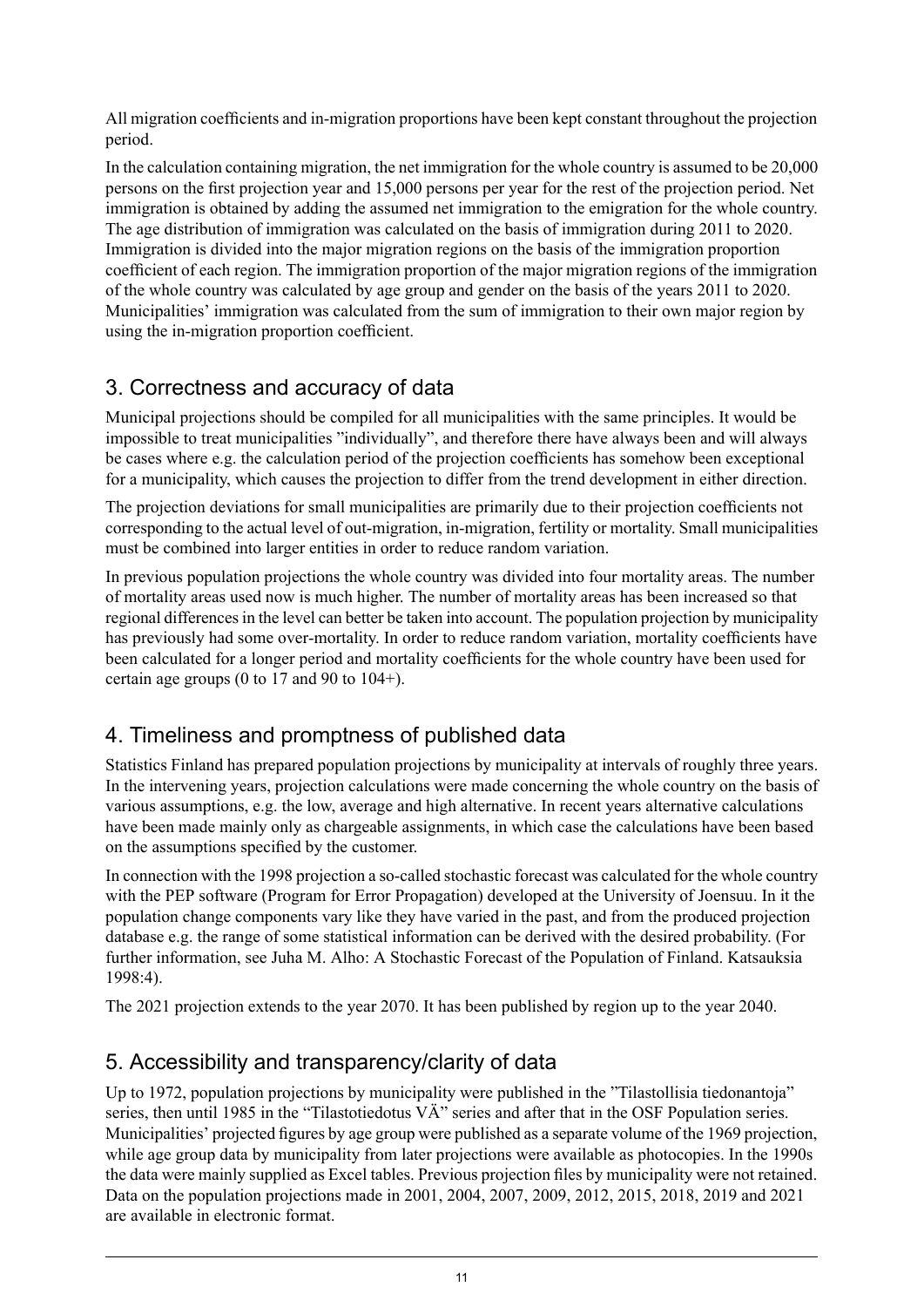Data from the latest projection are available free of charge from the Px-Web StatFin service on the Internet at http://pxnet2.stat.fi/PXWeb/pxweb/en/StatFin/StatFin\_\_vrm\_\_vaenn/?tablelist=true

## 6. Comparability of statistics

Statistics Finland's population projections are long-term projections. Therefore, they do not always give a reliable picture of e.g. the number of births or deaths in the coming years. Since the 1970s the birth rate has fluctuated up and down so that the total fertility rate has varied between 1.35 (2019) and 1.87 (2010). In population projections fertility has been kept constant at some average or initial level, because it would be impossible to guess the turning points in development. Likewise, mortality has fallen quickly at times and slowly at others. In the projections, the change coefficients for mortality have been calculated for around 20–year periods so that they would include periods of both quick and slower lowering.

When comparing different projections, differences in the projection assumptions should be taken into account. Many municipalities prepare their own population projections, whose assumptions may deviate greatly from those used in Statistics Finland's projections. In addition to Statistics Finland, population projections concerning the whole of Finland are produced by e.g. Eurostat and the UN.

## 7. Coherence and consistency/uniformity

In Statistics Finland's population projections, the population figures for each year refer to the situation on 31 December. In the projections by Eurostat and many municipalities, the figures refer to the situation on 1 January. In the UN projections, the figures represent the situation in the middle of the year.